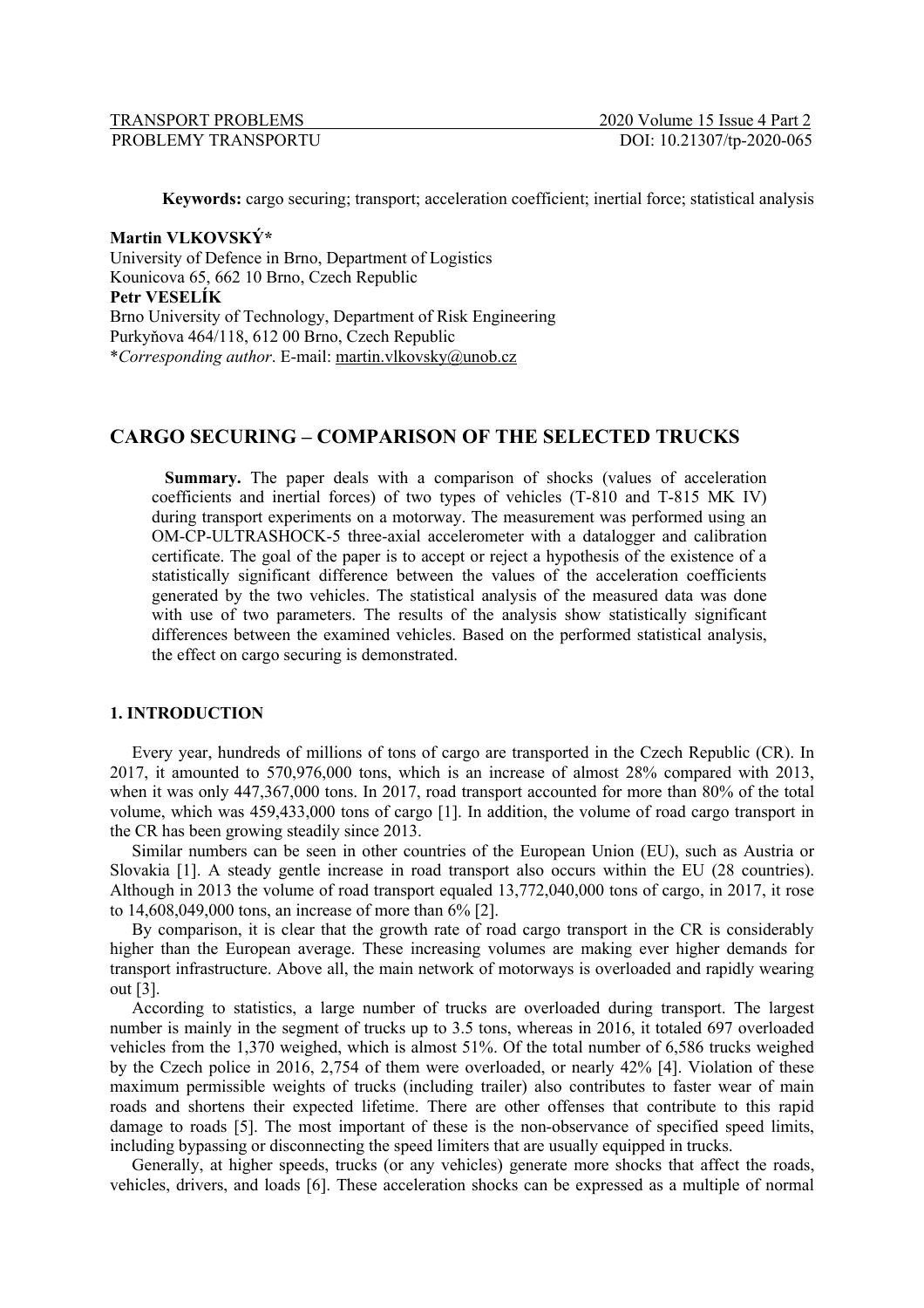gravity acceleration ( $g = 9.81 \ m \cdot s^{-2}$ ) by means of dimensionless acceleration coefficients in individual axes  $(c_x, c_y \text{ and } c_z)$ .

Another option is to calculate the inertial forces acting on the cargo fastening systems by using acceleration coefficients found in the individual axes. The calculation of these inertial forces acting on the fastening systems is very helpful in determining both the type and carrying capacity of the fastener. Such an approach is also used in a key European standard that addresses the issue of cargo securing EN 12195-1:2010 [7].

The effect of greater than expected shocks may then result in a reduction in the lifetime of any given road, as well as the vehicles and fasteners used to secure the cargo. However, these shocks may have more fatal consequences if the magnitude of the inertial forces acting on the cargo is greater than the load capacity of the fasteners, causing the cargo to be released and, in extreme cases, leading to traffic accidents.

According to the European Commission's Transportation Department, it is estimated that up to 25% of accidents involving trucks can be attributed to improper or insufficient cargo securing [8]. Traffic accidents can result in death or injury to persons, damage or destruction of cargo, transport vehicles or other technical means, transport infrastructure, and environmental damage (e.g. leakage of operating fluids) [9].

The aim of the paper is to experimentally demonstrate the difference between selected vehicles in terms of the effects of shocks on cargo (cargo securing) in the context of the EN 12195-1:2010 requirements. The knowledge of the magnitude of shocks, respectively of cargo securing requirements, enables to optimize the whole fastening system and thus increase road safety.

### **2. CARGO SECURING – LITERATURE REVIEW**

Concept of Cargo Securing is based in the EU and in the CR mainly from the European standard EN 12195-1:2010 Load Restraining on Road Vehicles – Safety – Part 1: Calculation of Securing Forces [7]. The European Standard is based on empirical studies and presents statistically evaluated values of acceleration coefficients:

 $c_x$  – the acceleration coefficient in the longitudinal direction (*x*-axis) for forward/backward movements is 0.8/0.5;

 $c_y$  – the acceleration coefficient in the transverse direction (*y*-axis), displacement/tilting is 0.5/0.6; and  $c_z$  – the vertical acceleration coefficient (*z*-axis) is 1.0 [7].

In addition to these acceleration coefficients, the European Standard contains the values of the coefficients required for the safety coefficient or friction coefficient calculations. The crucial part of the standard provides formulas and approaches for calculating the securing forces that correspond to assumed inertial forces. In other words, it is a calculation of the required strength of such items as fastening straps with respect to the assumed magnitude of the inertial forces acting during transport [7].

The issue of using fastening straps is determined by European standard EN 12195-2:2003 Load Restraint Assemblies on Road Vehicles – Safety – Part 2: Web Lashing Made from Man-made Fibres [10]. European standards (mainly [7]) develop further guidelines, codes, agreements, and best practices that apply within the EU. These include European Best Practice Guidelines on Cargo Securing for Road Transport from 2014 [11] which, in addition to European Standards, follow the IMO/ILO/UNECE Code of Practice for Packing of Cargo Transport Units which deals with packing, fastening, safety, and protection health at work [12].

Specific methods of transport are determined by separate documents. For the transport of dangerous cargo, the European Agreement Concerning the International Carriage of Dangerous Goods by Road is used [13]. For excessive and oversized cargos, European Best Practice Guidelines for Abnormal Road Transport is commonly used [14]. It is also worth mentioning selected national approaches, where Germany is the leader in the EU and a major contributor to the EU transport performance (22% of total transport performance in the EU in 2017). The issue of cargo securing is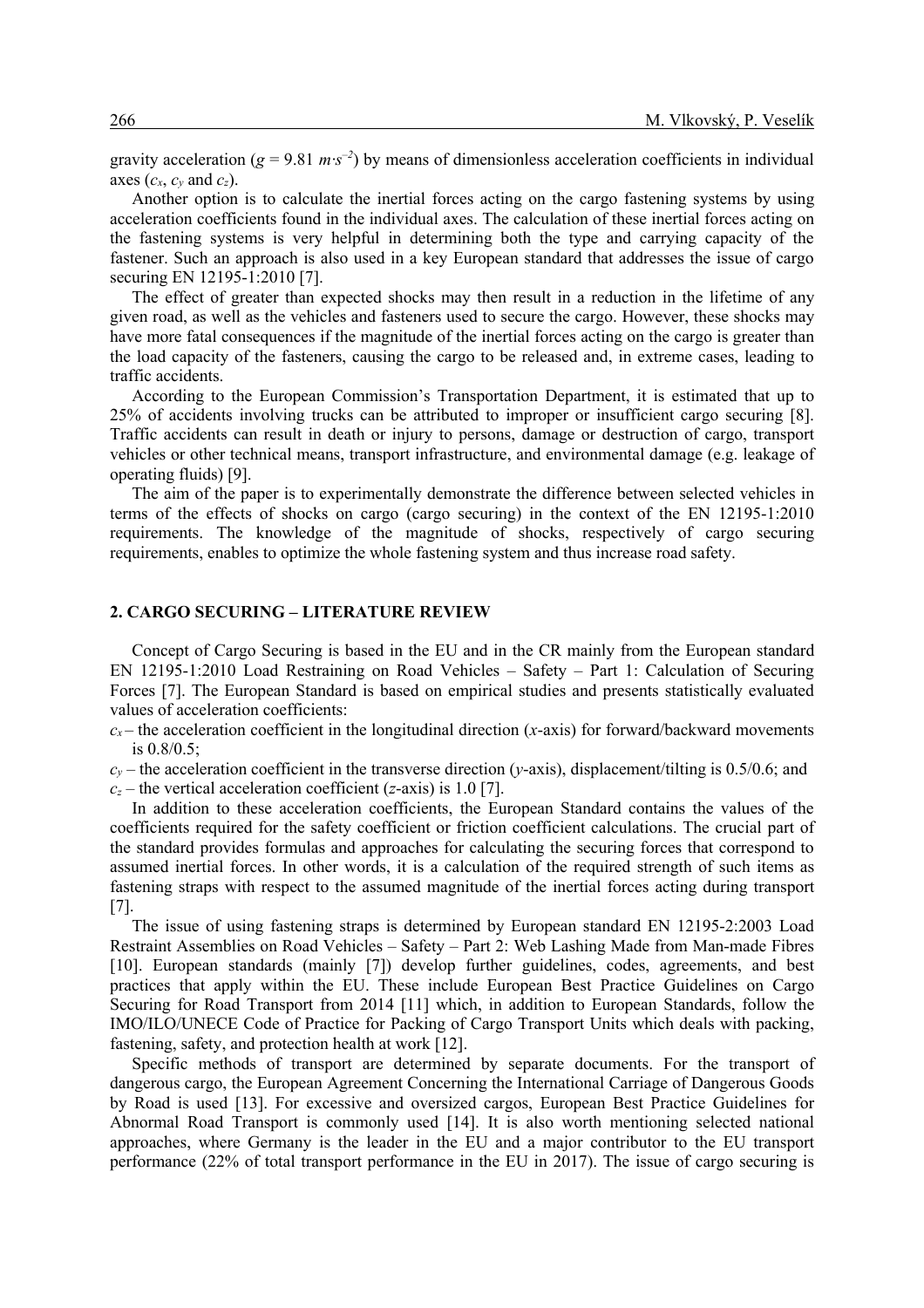well developed within the guidelines of the Association of German Engineers VDI 2700:2009 Securing of Loads on Road Vehicles [15].

Approaches to cargo securing are discussed by several authors in monographs. Factors influencing cargo securing and how to fix top-over lashing using fastening straps is discussed by T. Lerher in his book Cargo Securing in Road Transport Using Restraining Method with Top-Over Lashing [16]. A similar issue is dealt with by G. Grossmann and M. Kassmann in their monograph, Safe Packaging and Load Securing in Transport [17]. The authors emphasize the function of packing and methods of cargo fastening, including related mathematical models. A complex solution, not only of the general principles of fastening, but also of the specificity of the oversized cargo and its transport by various types of transport, is the subject of W. Galora and his colleagues in Carriage and Securing of Oversize Cargo in Transport [18].

In following articles in scientific journals and conference proceedings, the issue of cargo securing is developed relatively sporadically. The area of fastening, using fastening straps in accordance with the calculations of European standards, is discussed in articles by J. Jagelcak and J. Gnap [19] as well as J. Jagelcak and J. Saniga [20]. Measuring and analyzing vehicle acceleration through the experiment is further addressed by A. Linins and D. Berjoza [21], who, in addition to technical aspects, also discuss cargo areas.

#### **3. TRANSPORT EXPERIMENT**

For the purposes of statistical evaluation and acceptance or rejection of particular hypotheses, a transport experiment was carried out to measure the data covering shocks generated by analyzed vehicles. Shocks, more precisely the values of the acceleration coefficients, were measured using an accelerometer with a datalogger and a calibration certificate OM-CP-ULTRASHOCK-5 with a measuring range of ±5*g*. The measurements were made on the following trucks:

- Tatra 810-V-1R0R26 13 177 6×6.1R medium freight off-road vehicle (hereinafter T-810) [22] and
- Tatra 815-260R81 36 255 8×8.2 Multilift MK IV container carrier (hereinafter T-815 MK IV) [23].

The measuring device was placed in the middle of the cargo space (on the floor) at the both trucks. The route of the transport experiment (Fig. 1) was a section of the D1 motorway between Vyškov and Brno (Czech Republic), which is 27-km long. Road profile conforms to highway according the standard ČSN 736101:2018 [24].



Fig. 1. Transport Route. Source: [25]

The transport experiment was carried out under optimal climatic and transport conditions without cargo in June 2018. The temperature range during the transport experiment was 21–25°C. No rainfall was recorded at the time of the measurements, the road was dry, and there was excellent visibility. The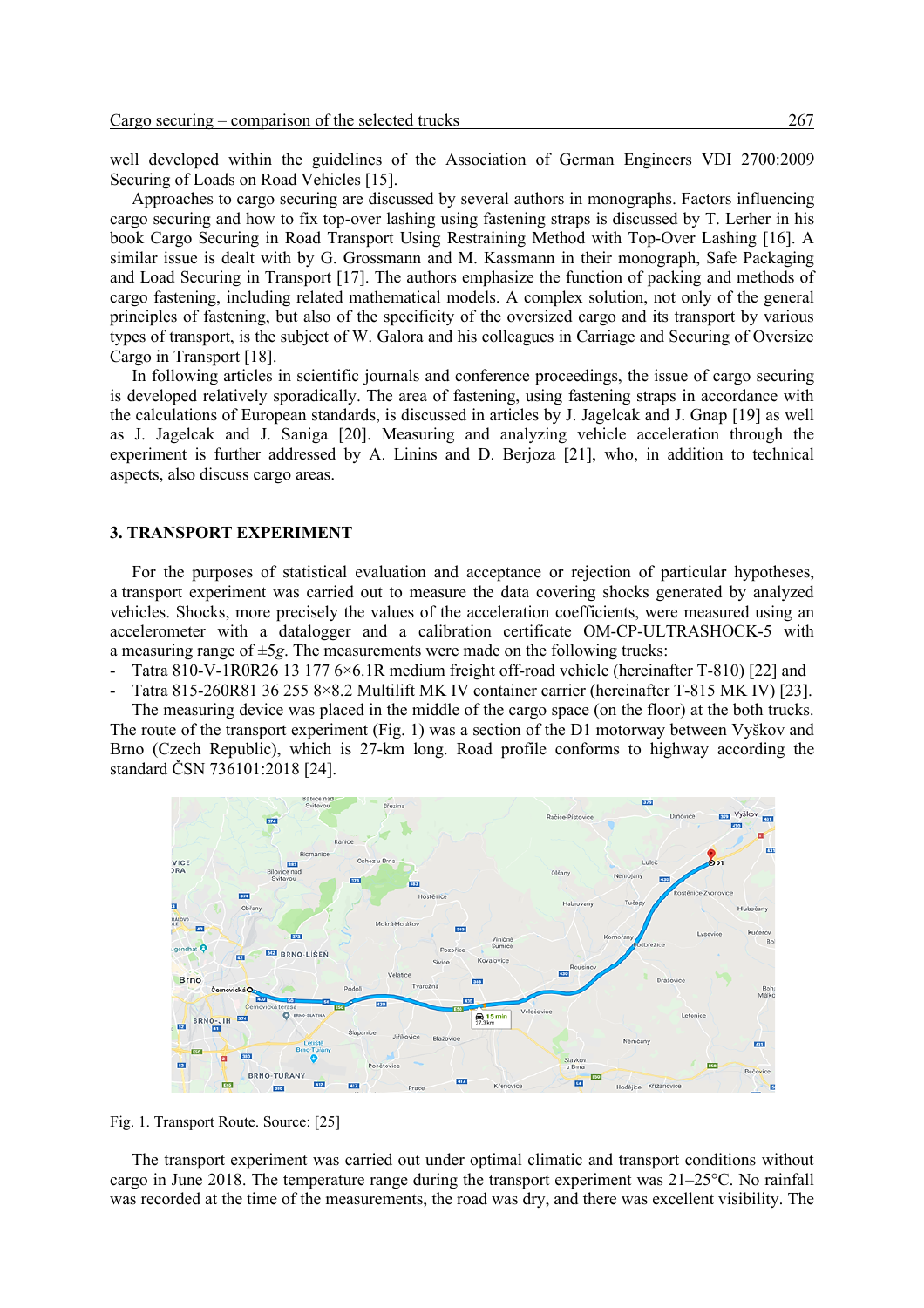ride was not further restricted by traffic jams or other poor traffic conditions in the section. The traffic situation allowed the driver to smoothly pass through the Vyškov – Brno section. The vehicles used for the transport experiment were in standard configurations, such as those used by the Army of the Czech Republic.

During the transport experiment, two data sets were obtained, including the acceleration coefficients in each axis for both transports. The transport experiment on the T-810 was denoted as data set 1  $(d_1)$ , and on the T-815 MK IV data set 2  $(d_2)$ . The T-815 MK IV used the empty ISO 1C container. The ranges of  $d_1$  and  $d_2$  are as follows:

- $d_1$ : 4,059 values, i.e. 1,353 values for each axis (see Fig. 2).
- $d_2$ : 4,059 values, i.e. 1,353 values for each axis (see Fig. 3).

The measured data are further used in the fastening models and in the calculation of the inertial forces acting on the fastening strap used. The inertial forces in the *x* and *y* axes ( $F_{xi}$  and  $F_{yi}$ ) are then calculated using the relations (1) and (2) from [7]:

$$
F_{xi} = \frac{(c_x - \mu \cdot c_z) \cdot m \cdot g}{2n \cdot \mu \sin \alpha} \cdot f_s \qquad [N] \tag{1}
$$

$$
F_{yi} = \frac{(c_y - \mu \cdot c_z) \cdot m \cdot g}{2n \cdot \mu \cdot \sin \alpha} \cdot f_s \qquad [N] \tag{2}
$$

where  $c_x$ ,  $c_y$  and  $c_z$  are acceleration coefficients in particular axes;  $\mu$  is a friction factor; *m* is the total mass of the load; *g* is the gravity acceleration; *fs* is the coefficient of safety for frictional lashing; *n* is the number of lashing straps; and  $\alpha$  is the vertical lashing angle.



Fig. 2. Graphical representation of *d1* (T-810). Source: Own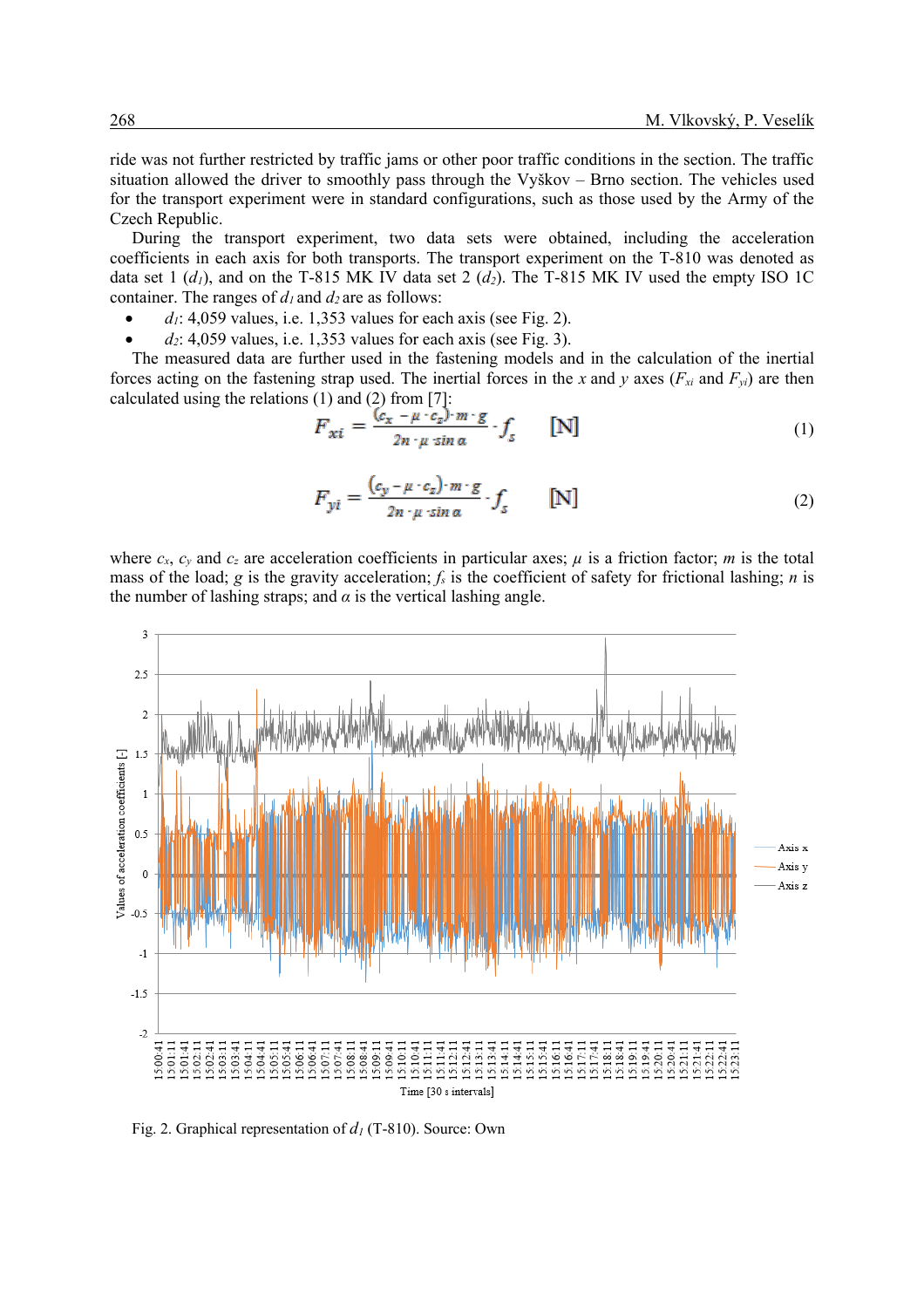

Fig. 3. Graphical representation of *d2* (T-815 MK IV). Source: Own

The cargo attachment model is based on the attachment of two  $1.200 \times 800 \times 1,600$  mm EUR wooden pallets. Each pallet unit has a weight of 1,000 kg, i.e., the total weight of the model cargo is *m*  $= 2,000$  kg. The model defines the required pulling force for one piece of the fastening strap (Lashing Capacity, LC), i.e., the number of fastening straps used in the calculation is  $n = 1$ . The values used for the coefficient of friction wood-plywood is  $\mu = 0.3$  (according [12]), which represents basal variant (worst value of coefficient of friction) for these surface type, and the safety coefficient is  $f_s(x) = 1.1$  for *x* axis and  $f_s(y) = 1.25$  for *y* axis [7]. The angles used for both data sets ( $a_0$ ,  $a_1$ ,  $a_2$ ) are based on the method of fastening the pallet units (see Fig. 4 and Fig. 5).

The cargo fastening model used actual requirements on the handling units and capabilities of the cargo space of the vehicle. The dimensions of the loading area of the T-810 were  $4,660 \times 2,470$  mm, offering a loading area of approximately 11.5  $m^2$  [26]. For fastening, floor fastening rings with a loadbearing capacity of 2,000 daN were available for each T-810 vehicle as standard and a single tie-down strap whose parameters are not relevant to the design of the model (any strap available on the market can be used). The dimensions of the loading area of the ISO 1C container placed on the T-815 MK IV were 5,870  $\times$  2,330 mm, offering a loading area of approximately 13.7 m<sup>2</sup> [27]. The non-removable ANCRA equipment, which is an integral part of the ISO 1C storage containers, was also used for fastening. Three ANCRA multipurpose side strips were included for attaching fastening straps with a carrying capacity of 1,500 daN per fastening ring, 22 ANCRA fastening straps with  $LC = 1,500$  daN, and length 3,500 mm [28,29].

The difference in loaded cargo was mainly due to the width of the loading area, which allows the T-810 to store two pallet units transversely to the direction of travel of the vehicle (see Fig. 4). The angle  $\alpha_1$  in this case is 88.75° due to the very small distance of the fastening eye (see left red point in Fig. 4) from the heel of the pallet unit (35 mm). The length of the strap is at least 5,601 mm. The T-810 uses commonly available fastening straps, which means that loaders chose an extended length strap.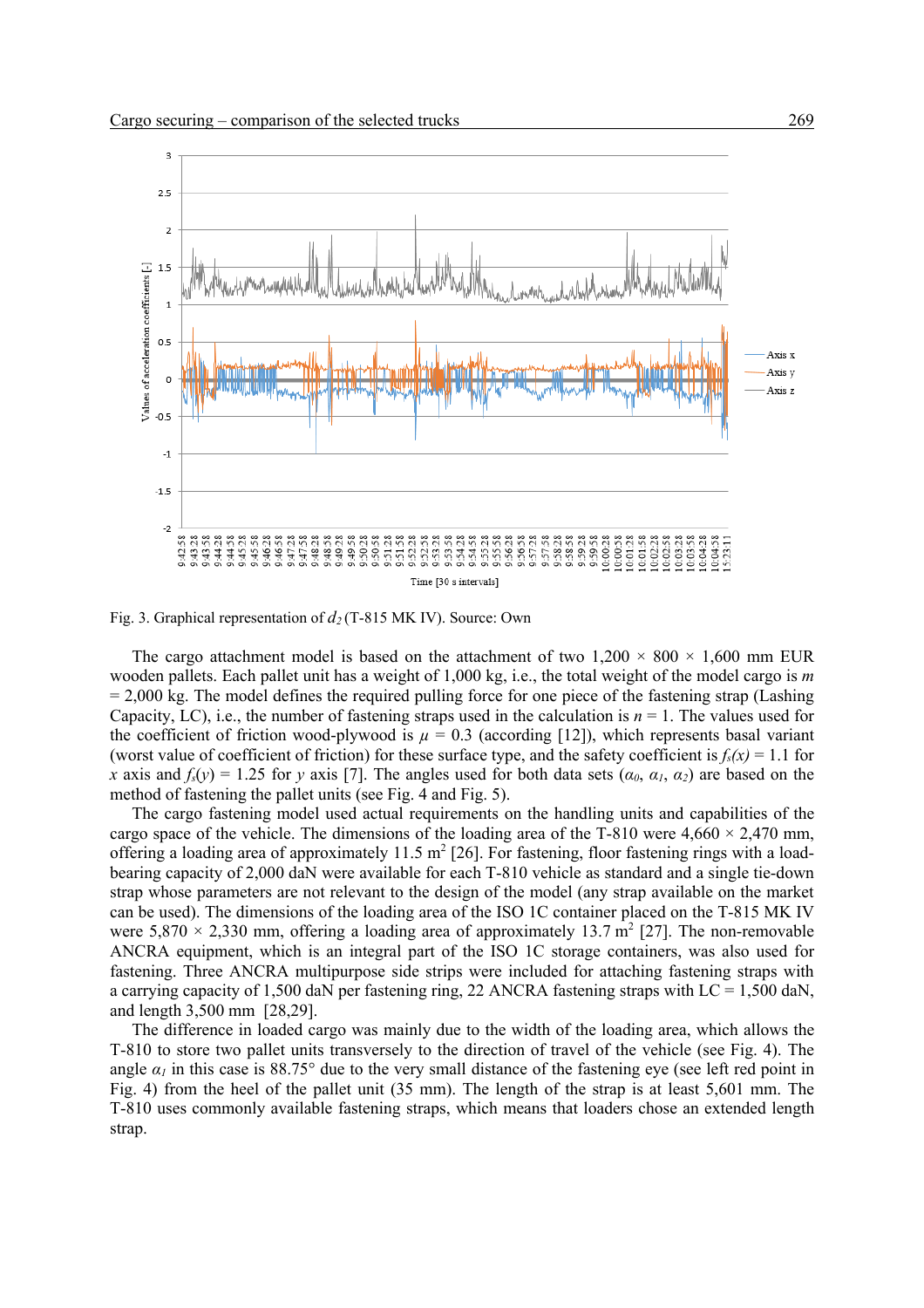

Fig. 4. Fastening of load on T-810. Source: Own

In the case of the ISO 1C container, one pallet unit was positioned transversely and the other one longitudinally to the vehicle direction of travel (see Fig. 5). The ISO 1C container illustrates the possibility of fastening using the lower multi-angle side straps ANCRA (angle  $\alpha_0$ ), which would require a longer strap (at least 4,661 mm) than the ANCRA strap. The advantage of this fastening method is the higher magnitude of angle ( $\alpha_0$  = 82.87°). The required angle is smaller and, with respect to the same system, the model mount is the same as  $\alpha_2$ . Using the goniometric functions, its magnitude was determined as  $\alpha_2 = 76.17^{\circ}$ . The required length of the strap was 3,380 mm, which made it possible to use the ANCRA strap that is a standard part of the ISO 1C storage container.



Fig. 5. Fastening of load on T-815 MK IV. Source: Own

### **4. STATISTICAL ANALYSIS OF ACCELERATION COEFFICIENTS**

Descriptive statistics was used for a comparison of  $d_1$  and  $d_2$ , such as mean values – arithmetic means of absolute values of acceleration coefficients, variances, and medians of the absolute values of acceleration coefficients – see results in Tab. 1.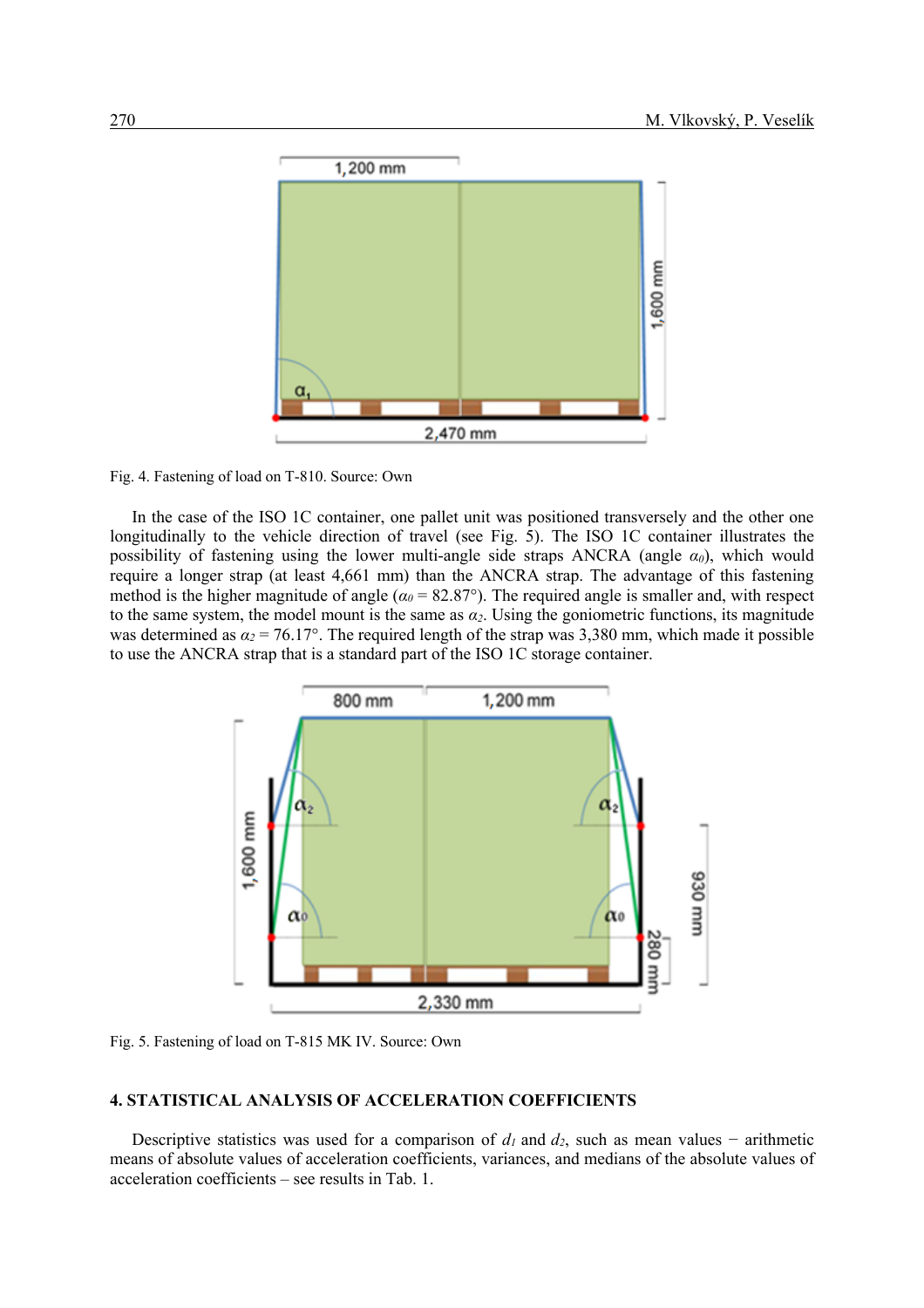|                  | Acceleration coefficients [-] |        |         |        |        |          |        |        |         |
|------------------|-------------------------------|--------|---------|--------|--------|----------|--------|--------|---------|
|                  | <b>Arithmetic mean</b>        |        | Median  |        |        | Variance |        |        |         |
|                  | $c_x$                         | $c_v$  | $c_{z}$ | $c_x$  | $c_v$  | $c_{z}$  | $c_x$  | $c_v$  | $c_{z}$ |
| $d_1$            | 0.6012                        | 0.6396 | 1.6381  | 0.5900 | 0.6100 | 1.6200   | 0.2923 | 0.4059 | 0.0304  |
| $\mathfrak{d}_2$ | 0.1854                        | 0.1711 | 1.2275  | 0.1700 | 0.1500 | 1.2000   | 0.0266 | 0.0201 | 0.0188  |

Arithmetic mean, median, and variance of absolute values of acceleration coefficients for  $d_1$  and  $d_2$  in all three axes

\* *The accelerometer has a displaced axis of about 1g (due to gravity acceleration), i.e., the values in the z axis are higher by the value of gravitational acceleration (1g) in case of arithmetic mean and median.*

Tab. 1 shows the big difference between  $d_1$  and  $d_2$ . For  $d_1$ , i.e. in the case of the T-810, the normative limit given in EN 12195-1:2010 is exceeded in the *y* axis for arithmetic mean and median of the absolute values of acceleration coefficients ( $c_y$  = 0.6).

Before the statistical analysis was performed, normality tests were performed using skewness and kurtosis coefficients [30], and normality was also verified graphically using histograms and Q-Q plots. In these tests, minor deviations from normal distribution were identified but the graphical analysis did not show any substantial deviations from normality because theoretical quantiles and corresponding empirical quantiles lay approximately in a line. For this reason, asymptotic statistical test, based on the assumptions of asymptotic normality were used. When testing the relevant hypothesis, the STAT1 software product was used [30].

For the purpose of testing, null and corresponding alternative hypothesis with the designations *H* and *A* respectively, were formulated:

- *H*: The mean values and variations in the acceleration coefficients measured at T-810 on the motorway  $(d<sub>l</sub>)$  are not statistically significantly different from those measured on the T-815 MK IV on the motorway  $(d_2)$ .
- *A*: The mean values and variations in the acceleration coefficients measured at T-810 on the motorway  $(d_1)$  are on average higher than those measured on T-815 MK IV on the motorway  $(d_2)$ .

To verify the hypothesis *H*, partial hypotheses (six tests) were separately tested for individual axes and each of the tested characteristics. A right-hand test was used to test the hypothesis *A*. Tab. 2 shows the appropriate alternative hypothesis for  $d_1$  and  $d_2$ .

Table 2

|                 | Acceleration coefficients [-] |                 |       |          |                           |       |  |
|-----------------|-------------------------------|-----------------|-------|----------|---------------------------|-------|--|
|                 | Arithmetic mean               |                 |       | Variance |                           |       |  |
|                 | $c_x$                         | $c_{v}$         | $c_z$ | $c_{x}$  | $c_v$                     | $c_z$ |  |
| $d_1$ and $d_2$ |                               | $\mu_1 > \mu_2$ |       |          | $\sigma_l^2 > \sigma_2^2$ |       |  |

Mathematical writing of alternative hypothesis

The testing was performed using the critical region, calculating the value of the test statistic and comparing it with the relevant critical region. If the value of the test statistic falls into the critical region, the null hypothesis *H* is rejected at the significance level *α*. For all tests, significance level *α* = 0.05 was used.

Based on the results of the statistical analysis, the null hypothesis *H* was rejected at the significance level  $\alpha = 0.05$ . With 95% probability, we can assert that mean values and variations of acceleration coefficient values of *d1* are, on average, higher than for *d2*.

Table 1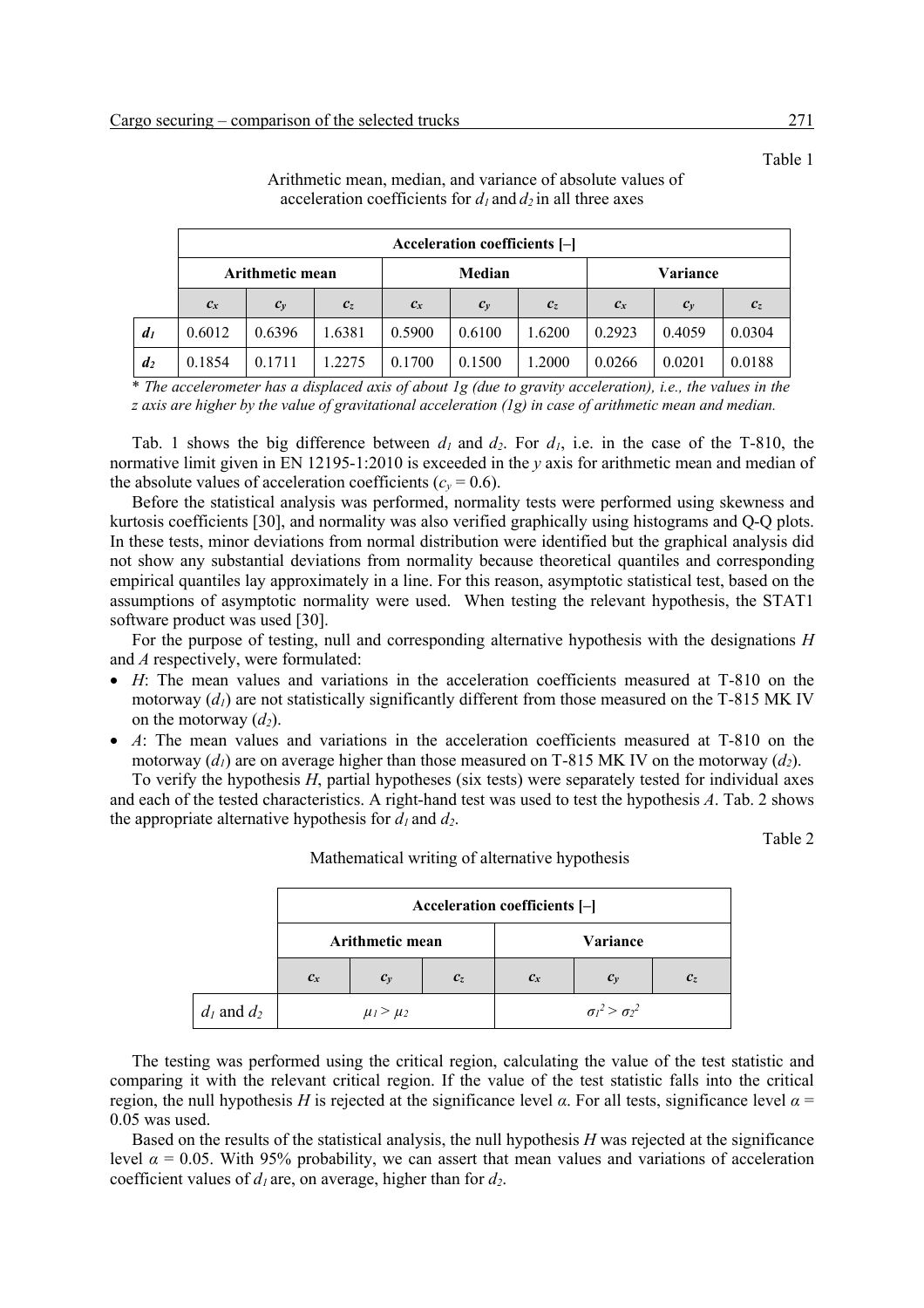The differences between the vehicles were significant and it can be assumed that the null hypothesis *H* would be rejected at a lower significance level than  $\alpha = 0.05$  and the statistically significant difference between  $d_1$  and  $d_2$  would be demonstrated. Consequently, assuming a *ceteris paribus*, the T-810 will, on average, generate higher shocks (acceleration coefficient values) than the T-815 MK IV with the empty ISO 1C container in a standard configuration. This fact can have a significant effect on the transported goods on the vehicle body and, in the container, respectively. For the transport of sensitive goods, it would far more advantageous to use the container in the T-815 MK IV.

#### **5. MODEL VALUES OF INERTIAL FORCES**

Using the relations (1) and (2), the average values of the inertial forces in the *x* and *y* axes for  $d_1$ and  $d_2(F_{xi}$  and  $F_{yi}$ ) [7] are calculated, without considering the direction of those inertial forces (sign). Average values of the inertial forces are compared with the values of inertial forces in the *x* and *y* axis using normalized acceleration coefficients for a given vehicle type  $(F_{xn}$  and  $F_{yn}$ ). The results of the observed forces are summarized in Tab. 3. The difference in the forces  $F_{xn}$  and  $F_{yn}$  is given only by the method of mounting the pallet units and the differences in the angles  $\alpha_i$  that attach the strap to the plane of the vehicle floor (container).

Table 3

|                    | Arithmetic mean of inertial forces [N] |          |          |          |  |  |  |
|--------------------|----------------------------------------|----------|----------|----------|--|--|--|
|                    | $F_{xi}$                               | $F_{yi}$ | $F_{xn}$ | $F_{yn}$ |  |  |  |
| $\mathfrak{d}_1$   | 30,363                                 | 19,820   | 17,989   | 12,265   |  |  |  |
| $\boldsymbol{d_2}$ | 18,178                                 | 10,481   | 18,522   | 12,629   |  |  |  |

Sizes of inertial forces detected

Tab. 3 shows that there is a major difference between the analyzed vehicles. The value of the mean inertial force in the *x* axis for  $d_1$  is 1.67 times higher than for  $d_2$ . A similar situation exists in the *y* axis, where is  $F_{yi}$  1.89 times higher for  $d_1$  than for  $d_2$ . When comparing the inertial forces  $F_{xi}$  and  $F_{yi}$  with inertial forces using normalized acceleration coefficients, it is clear that while T-810 is insufficient in EN 12195-1:2010, the T-815 MK IV does not exceed the normative limits.

It is therefore concluded that the T-810 in the standard configuration generates, under the *ceteris paribus*, higher shocks (values of inertial forces) than the T-815 MK IV in a standard configuration with the empty ISO 1C container.

#### **6. CONCLUSION**

The results of the statistical analysis can be considered as a case study that found partial deficiencies in the concept of cargo fastening using the procedures defined in EN 12195-1:2010. At the significance level  $\alpha = 0.05$ , for  $c_x$ ,  $c_y$  and  $c_z$  it is valid that the arithmetic means of absolute values are higher for  $d_1$  than for  $d_2$ . The variances of values are higher for  $d_1$  than for  $d_2$  between the standard T-810 and the T-815 MK IV with the empty ISO 1C container, which are used within the framework of the Czech Republic Army and the components of the Integrated Rescue System of the Czech Republic. In addition, the T-810 has exceeded normative limits (defined acceleration coefficients or calculated inertial forces). Deviations from the conclusions of EN 12195-1:2010 are also foreseen for other vehicles and especially for lower quality road, where is the link to a critical transport infrastructure [31, 32].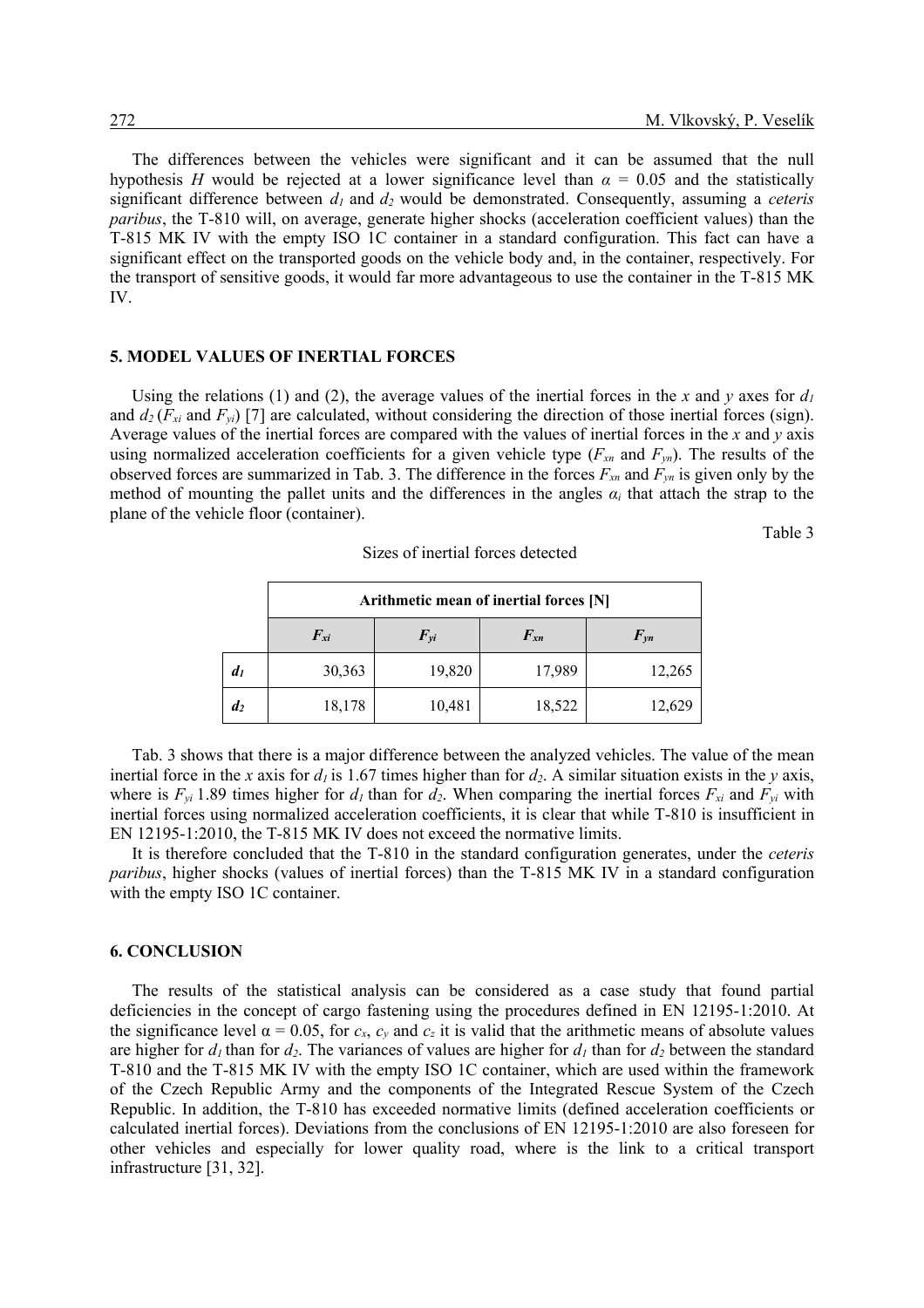At present, cargo forwarding and forwarding companies are in the forefront of tracking transport parameters, one of them being acceleration shocks. Their evaluation can optimize the attachment of loads and ensure greater safety in cargo transport, including passengers, etc. The importance of such optimization will have a positive impact on the economy of shipment as well as forwarding companies. Even greater contributions can be made to the security forces such as the military and integrated rescue systems or during transports of dangerous cargo [33].

The prerequisite for further research will be the gradual expansion of these case studies with the aim of generalizing them and launching a discussion over the parameters set out in EN 12195-1:2010, along with related standards and documents. The goal should be a new concept for determining vectors of acceleration coefficients in individual axes that will reflect changes in the transport system over the last three decades, those yet to come and the specifics of the transport market. More sophisticated methods such as spectral analysis [34, 35] or application of extreme value theory [36] will be used in further research.

### **References**

- 1. *Transport Yearbook 2017*. Ministry of Transport of the Czech Republic. Available at: https://www.sydos.cz/cs/rocenka2017/rocenka/htm\_cz/cz17\_520110.html.
- 2. *Goods Transport by Road*. European Commission Eurostat. Available at: http://ec.europa.eu/ eurostat/tgm/table.do?tab=table&init=%201&language=en&pcode= ttr00005&plugin=1.
- 3. Vlkovsky, M. Analysis of Highway Acceleration in Regard to Cargo Security. In: *Highway Engineering.* Rijeka: IntechOpen. 2017. 101 p.
- 4. *Beware of Penalties for Overloaded Car*. Available at: http://www.metro.cz/pozor-na-pokuty-zapretizene-auto-dr6-/region.aspx?c=A170410\_125729\_metro-region\_lam.
- 5. Erkal, A. Impact of Traffic-induced Vibrations on Residential Buildings and Their Occupants in Metropolitan Cities. *Promet – Traffic & Transportation*. 2019. Vol. 31. No. 3. P. 271-285.
- 6. Vlkovsky, M. & Smerek, M. Statistical Analysis of Driving Style and its Effect on Cargo Securing. In: *Proceedings of the 4<sup>th</sup> International Conference – Traffic and Transport Engineering*. Belgrade: City Net Scientific Research Center Ltd. 2018.
- 7. EN 12195-1:2010. *Load Restraining on Road Vehicles – Safety – Part 1: Calculation of Securing Forces*. Brusel: European Committee for Standardization. 48 p.
- 8. European Commission. *Road Safety: Best practice guidelines on cargo securing and abnormal transport.* Luxembourg: Publications Office of the European Union. 2014. 208 p.
- 9. Vlkovsky, M. & et al. Cargo Securing and its Economic Consequences. In: *Proceedings of the 22nd International Scientific Conference – Transport Means.* Trakai: Publishing House Technologija. 2018.
- 10. EN 12195-2:2003. *Load Restraint Assemblies on Road Vehicles – Safety – Part 2: Web Lashing Made from Man-Made Fibres.* Brusel: European Committee for Standardization. 28 p.
- 11. *European Best Practice Guidelines on Cargo Securing for Road Transport*. European Commission – Directorate-General for Energy and Transport. Available at: https://www.uirr.com/fr/component/downloads/downloads/302.html.
- 12. *IMO/ILO/UNECE Code of Practice for Packing of Cargo Transport Units (CTU Code)*. United Nations Economic Commission for Europe. Available at: https://www.unece.org/fileadmin/DAM/trans/doc/2014/wp24/CTU\_Code\_January\_2014.pdf.
- 13. ADR 2019. *European Agreement Concerning the International Carriage of Dangerous Goods by Road.* New York and Geneva: Economic Commission for Europe – Inland Transport Committee.
- 14. *Road Safety: Best Practice Guidelines on Cargo Securing and Abnormal Transport*. European Commission – Directorate-General for Energy and Transport. Available at: https://ec.europa.eu/ transport/road\_safety/sites/roadsafety/files/vehicles/doc/abnormal\_transport\_guidelines\_en.pdf
- 15. VDI 2700:2009. *Securing of Loads on Road Vehicles – Securing of Skips on Skip Loader Vehicles and their Trailers.* Berlin: Verlag. 8 p.